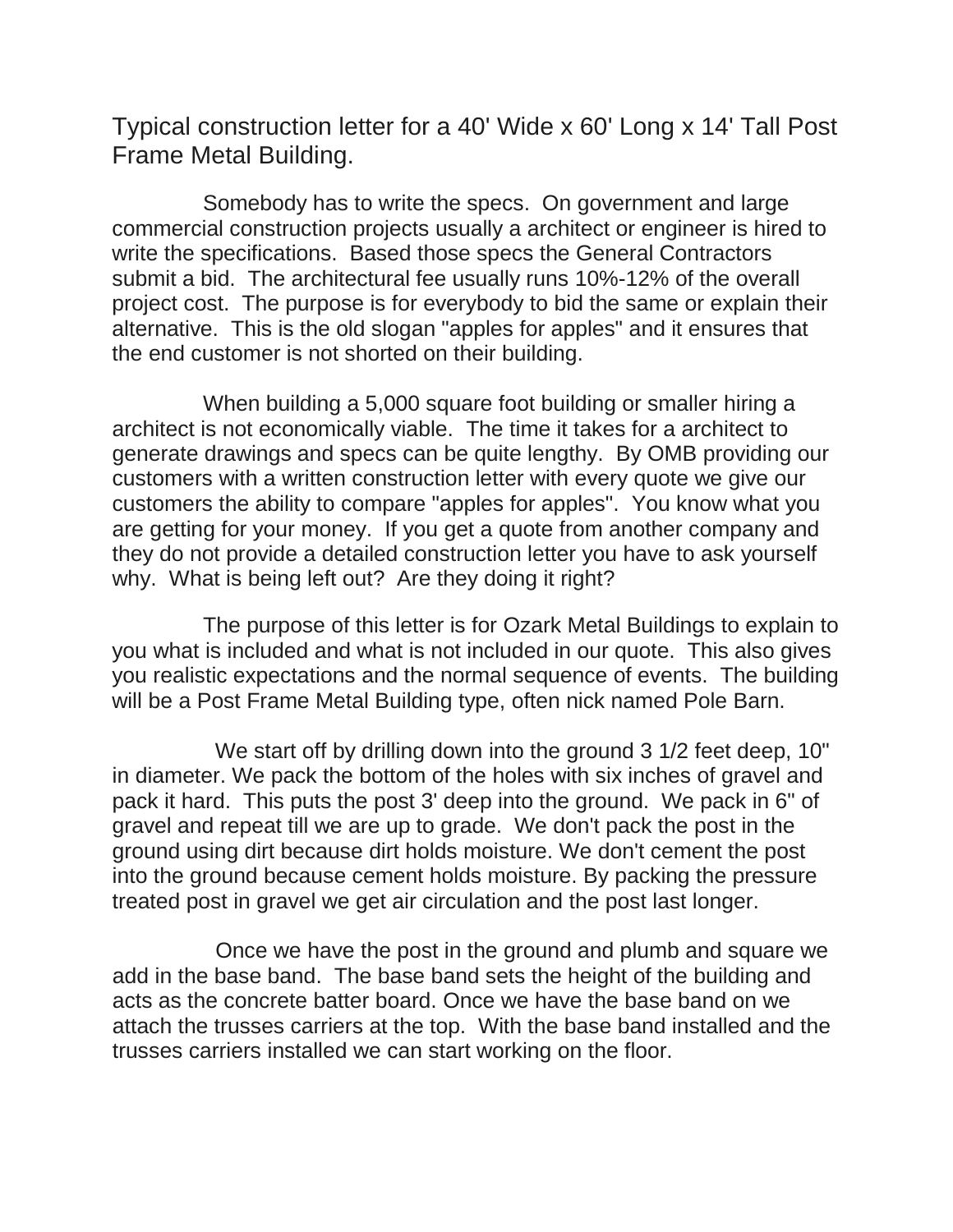The next step is for us to bring in the gravel. We have approximately 80,000 pounds of gravel figured for this building. We will finely grade it at least 4" thick. The next step is putting down a 6 mil thick poly vapor barrier. This is critical to keep moisture from coming up through the ground and causing your building to sweat from inside out. We then put down the cement wire mesh. The wire mesh adds both tension and compression strength to the floor. We then pour the floor at least 4" thick. We will give it a warehouse quality finish. While the floor is still green we will cut in 280 linear feet of control joints. Each section will be 160 square feet each, well within engineering guidelines. The purpose of the control joints is to tell the concrete where to crack. This will give your building a nice professional look to it.

Once the floor is hard enough for us to work on we attach the all of the 2" x 4" side wall girts 24" on center. Next we will set the trusses 5' on center. The 2" x 4" roof purlins are the next step and they are set 24" on center. We frame in the walk door and overhead door framed openings. We install bird blocking in all four corners and around all of the framed openings. The bird blocking helps seal up the building, plus we pick up some additional strength and it looks more complete on the inside.

When the building is completely framed we start sheeting the walls. The base trim(rat guard) goes on first. The base trim seals up the bottom of the wall corrugations and helps keep nonsense out. Once the walls have been sheeted the building now has shear wall bracing.(diaphragm) The next step is to sheet the roof. We sandwich the Solar Guard insulation between the roof purlins and the roof sheeting. Once the roof has been sheeted the building now has diaphragm bracing against moments.(twist)

We slow down and take our time installing the trim. This building comes with a real nice trim package. The rake, eave, corner, base and framed opening trim will all be worked till we get it straight and true. We also install neoprene closure strips at the top, which helps keep out air intrusion.

The last piece of the puzzle are the overhead doors. This building includes 2-12' wide x 12' tall Insulated overhead doors and include inside locks. Both doors are manually operated. The doors will be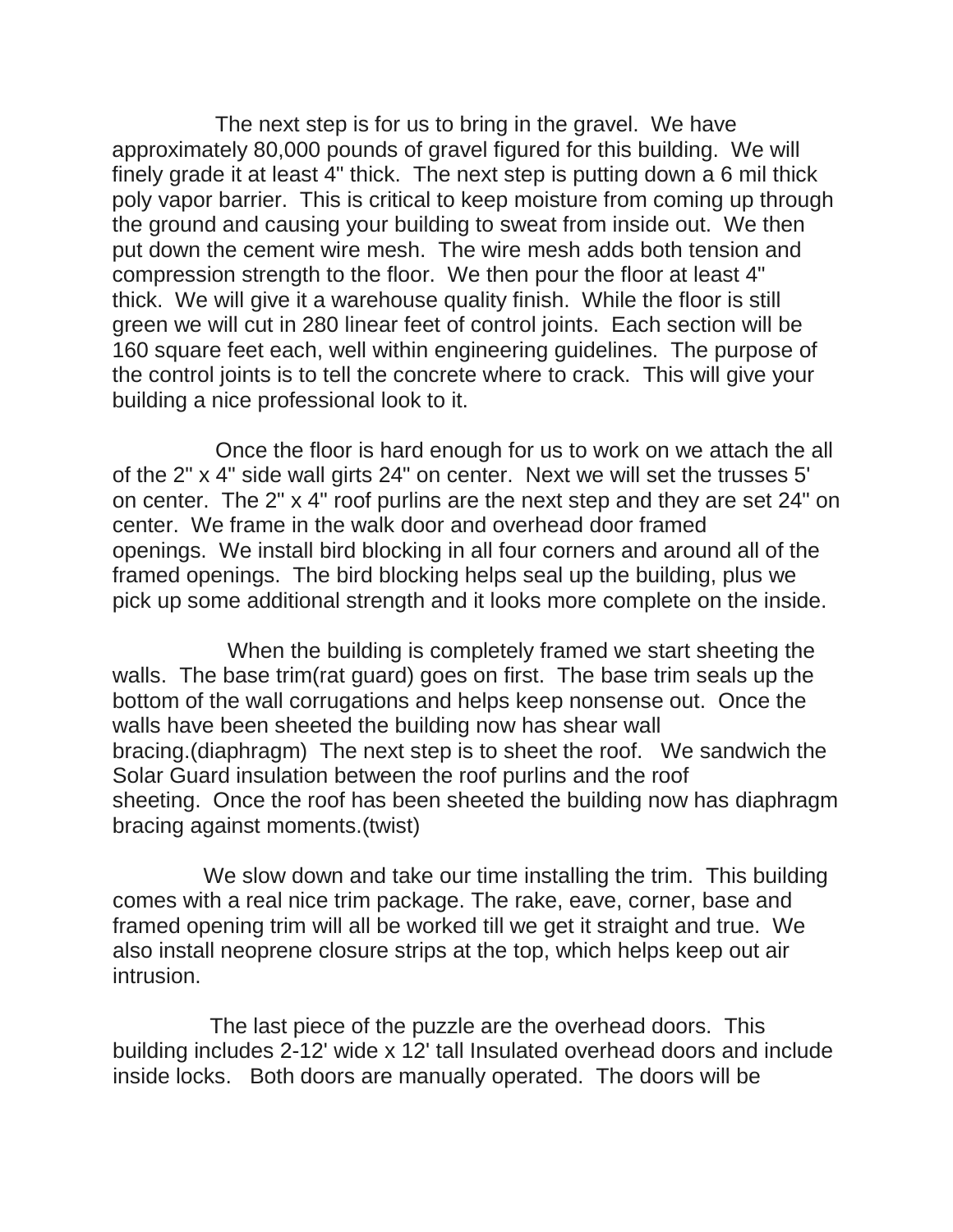installed by trained and insured professionals. These doors come with a warranty and service agreement.

We will clean up our trash on a daily basis as we build the building. Once the building is built we will double inspect for any trash. Run the magnetic roller to pick up any errant nails, barn spikes, screws or small bits of metal that has been trimmed.

The last detail is the walk around. The walk around is where OMB and the customer go through that building. Making sure that the trim is strait, the walk door works, the overhead doors work, the cleanup has been completed. The walk around is to ensure that the punch list has been punched. It is not intended to renegotiate the price of the building or extract a pound of flesh. Anything within reason will be addressed.

\*Concrete is it's own entity, it gets hard, it shrinks and it cracks. OMB will take all known precautions to get the best results possible. OMB does not guarantee that the concrete will not crack outside of the control joints. Our personal odds are about 1 in 50 cracks outside the control joints, this is the customers risk. No discount will be given, just a sincere apology.

\*No landscaping is included in this quote or price. Erosion control is the customers responsibility.

\*If the wind is blowing when we are sheeting the building we may run the insulation vertically. To run the insulation horizontally the entire wall has to be insulated first. By running the insulation vertically, we only have to insulate the wall 4' at a time. We do this to complete the shell in a timely manner.

\*This letter is meant to be a description of our construction practices. Specific job conditions can vary greatly. We reserve the right to make changes as needed if job site conditions require us to do so.

\*A material handler will be used to set the trusses of your building. Expect rubber marks on the concrete floor. If this is unacceptable please indicate before the contract is signed and we will reprice the building accordingly.